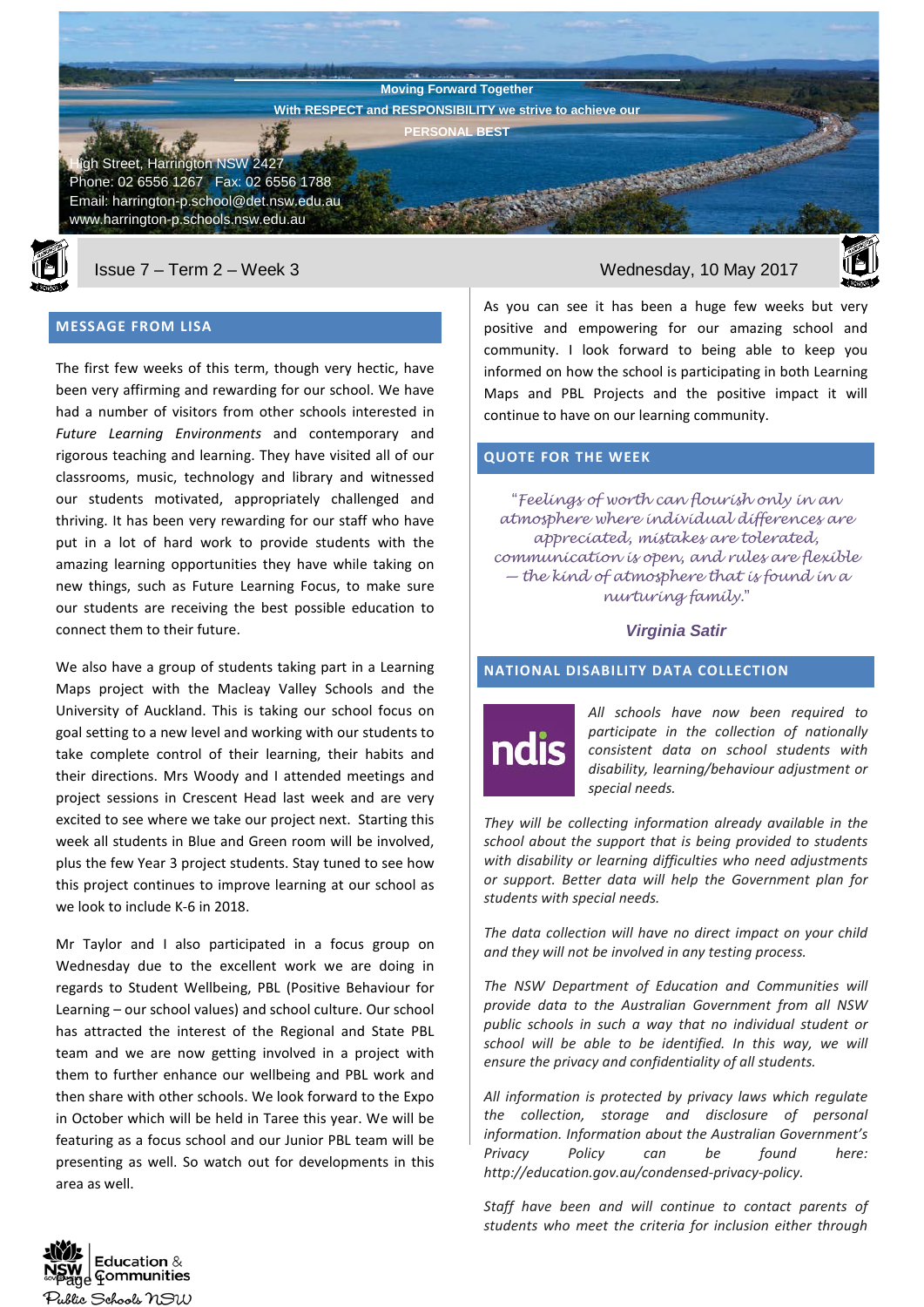*disability or learning need. Please inform the teacher when they contact you if you do not want your child to be counted in the data collection. A decision to exclude your child will not affect the support they currently receive.*

*Further information about the data collection can be found on the Australian Government Department of Education website:*

*[http://education.gov.au/nationally-consistent-collection](http://education.gov.au/nationally-consistent-collection-data-school-students-disability)[data-school-students-disability](http://education.gov.au/nationally-consistent-collection-data-school-students-disability)*

*If you have any questions about your child being included in the data collection please contact the school.*

# **SCHOOL VALUES & EXPECTATIONS**

*Each week classes explore what these look like and what behaviour is expected of them to meet these goals.*

*Week 3- Responsibility-All Teaching & Learning Spaces >Looking after property*

*Week 4- Responsibility-Playground> Using equipment in the playground correctly*

# **TERM 2 CALENDAR**

#### **Week 3**

| Tues, Wed, Thurs       | <b>NAPLAN</b>      |
|------------------------|--------------------|
| $9th$ , 10th, 11th May | Years $3 & 5$      |
| Friday, May 12         | Mother's Day Stall |

#### **Week 4**

Monday, May 15 **PSSA Netball knockout** Wednesday, May 17 Debating Workshop Friday, May 19 Jump Rope for Heart Assembly

#### **Week 5**

| Monday, May 22    | School photos                                    |
|-------------------|--------------------------------------------------|
| Tuesday, May 23   | Science & Engineering<br>Workshop for parents    |
| Wednesday, May 24 | Cancer Council Fruit &<br>Veg Workshop 9.30am    |
| Thursday, May 25  | <b>Multicultural Banguet</b><br>Day              |
| Friday, May 26    | <b>PSSA Touch Knockout</b><br>(Boys - Laurieton) |

#### **TERM 2 EVENTS & NOTICES**

#### PAYMENTS FOR MAJOR EXCURSIONS

Major excursions for Years 3-4 and Year 5- 6 are coming up quickly. Please do not forget to make regular payments so that your schedule is easier and you are not left with a large amount at the end.

School excursions are an extremely important part of the school curriculum not only academically but socially as well. Though your child may be nervous I promise you the experience will be very beneficial for their confidence, independence and self-esteem. We organise our excursions to keep them very busy so there is limited home sickness and a lot of fun.

If you are having difficulty making payments or would like some financial assistance to make sure your child can attend please contact the front office. We will do everything we can to make sure every child is given the opportunity to attend.

Year 3-4 Excursion: Adventure Land Monday, 7<sup>th</sup> August -Wednesday 9<sup>th</sup> August, 2017

**5-6 Excursion:** Canberra and the Snowfields, Sunday 13<sup>th</sup> August  $-$ Thursday 17<sup>th</sup> August, 2017.

**Year K- 2 Excursion**: Timbertown Colonial Village Thursday, 21<sup>st</sup> September, 2017 (notes with subsidised costs for this excursion will come out early in Term 3).

### ASSEMBLY

During Term 2 we will be holding our assemblies from 2.00pm-3.00pm on Friday afternoons of our even weeks starting in Week 2. Our first assembly for this term was hosted by our senior class, the Green Room who did some very funny drama skits. Our next assembly will be hosted by the Blue Room.

Don't forget if you have tallied 10 awards please bring them in so we can organise your Gold Awards. Every 10 awards your child is eligible for a Gold Award, once they have received 50 Awards (5 Gold) they will become an Honour Student.

Once a student has received their 5 Gold Awards, Honour Student certificate and badge they need to collect and submit another 25 awards to receive **Diamond Status**.

Please note that Harrington's Got Talent Awards don't count towards the overall award tally for each level.

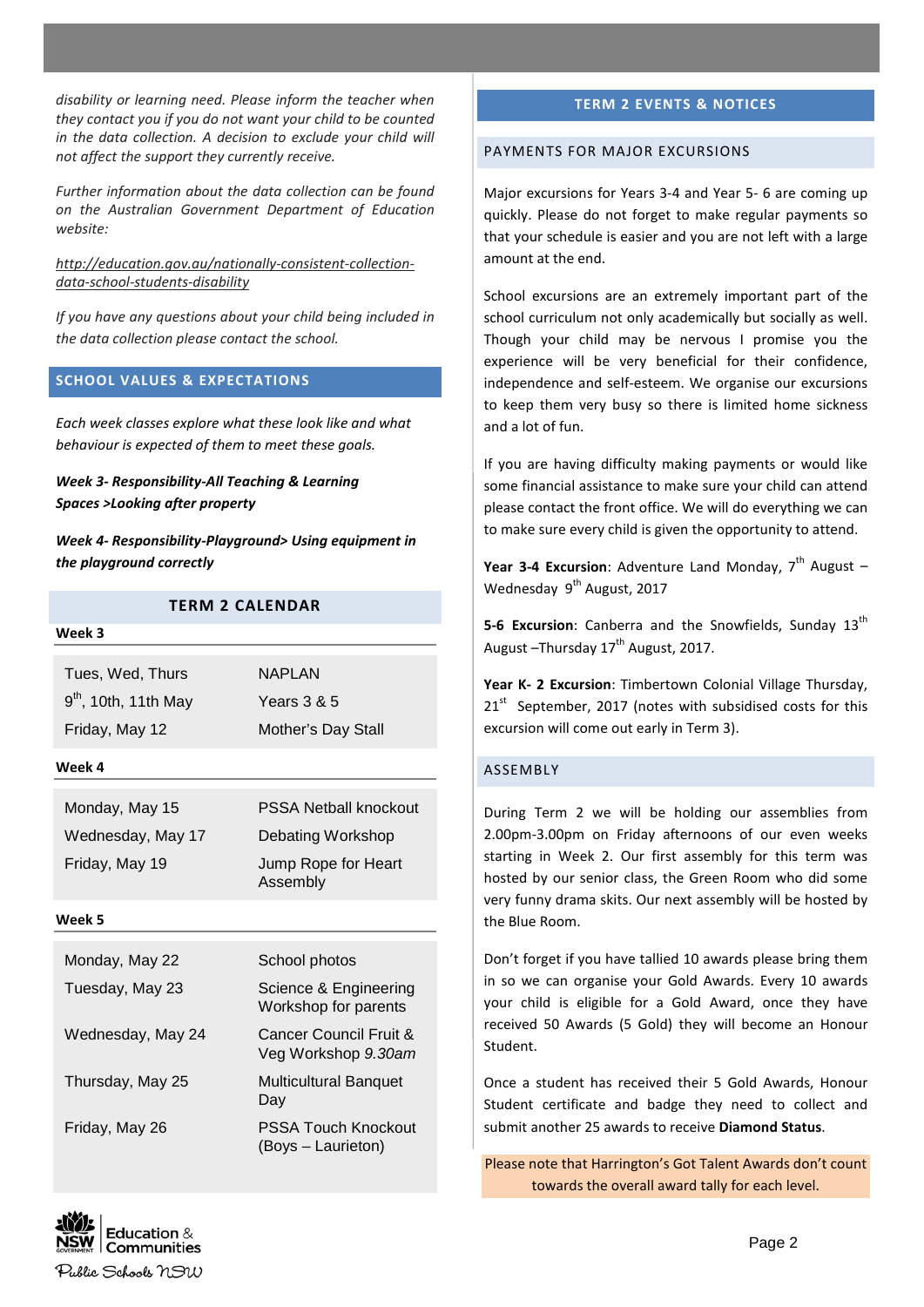#### ANZAC SERVICE & MARCH SAUSAGE SIZZLE

We were able to hold our Sausage Sizzle yesterday (Tuesday) for those students who attended the march this year as a way to say thank you for their efforts in coming. This year we had a record breaking number of **57 students and 7 staff** attend. A big thank you to everyone who made the effort, it made a very positive impression on our local community.

# KNOCKOUT SPORTS COMPETITIONS

This year we have entered Harrington PS into the knockout soccer, netball and touch football competitions. Although we are classified as a Small School, for knockout competitions we are not, as our school numbers are over 100 students. Our team plays against larger schools in the North Coast region. Each round we play one game which we must win to progress to the next level.



On Thursday  $4^{th}$  May I had the pleasure of taking our boys and girls soccer teams to Moorland soccer fields to play Kendall PS. Both teams should be congratulated for their sportsmanship and 'Have A Go' attitude. The students played with enthusiasm and dedication to succeed! This resulted in both teams taking the win: Girls 4-1 & Boys 9-1. I even did a victory dance!!! Both teams are now off to play North Haven in late May. I will confirm the date as soon as it has been agreed with their coach.



**PSSA Touch Footy**

On Monday 8<sup>th</sup> May, Blair, Mitch and Darcy went to the

PSSA Touch Football Trials. The boys should be commended for their determination and team spirit.

# PSSA HOCKEY NEWS



A huge congratulations to Mia who was successful in making the PSSA Zone Hockey team!

On Friday  $5^{th}$  May she travelled to

Newcastle to try out for the Hunter team. By all reports Mia had an outstanding game and demonstrated excellence drill skills – so much so that she has been select in the **PSSA State team!**

Mia and her family will now travel to Sydney at the beginning of Term 3. Great work Mia!

### CROSS COUNTRY NEWS

Unfortunately due to the continual bad weather and course conditions the Small Schools Cross Country was unable to be held at Hannam Vale. Many schools were experiencing the same difficulties. It was decided through the Small Schools sporting bodies that students who were successful for Zone Cross Country in 2016 were eligible for the 2017 Zone Cross Country.

On Friday 28<sup>th</sup> April, Riley, Connor, Gemma, Jake M, Brody, Charli, Mia, Darcy, Seth and Catherine went to Zone Cross Country in Wingham. By all reports the students demonstrated sportsmanship and did Harrington PS proud! A huge congratulation goes to Gemma who placed  $1^{st}$ , 'smashing it' as I was informed from fellow spectators. Charli, who also shone, placed  $4<sup>th</sup>$  with her speed. Charli and Gemma are now off to Hunter Cross Country, June  $2^{nd}$ . We wish you all best!!!





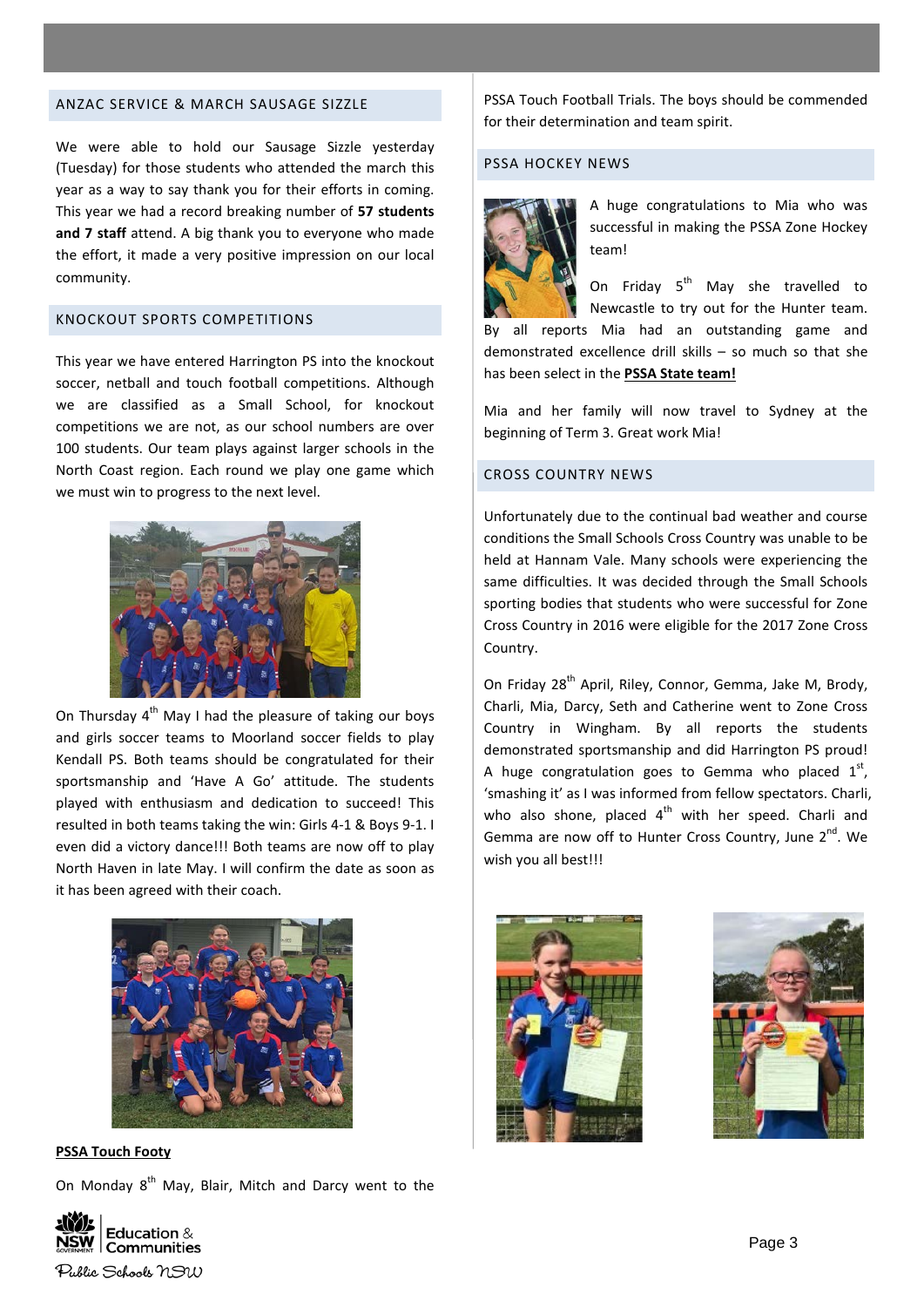#### MOTHER'S DAY STALL



We will be organising a Mother's Day stall on **Friday 12 May** to celebrate the wonderful women in the lives of our students. Gifts will

be available for students to purchase for \$3.00 or \$5.00 each. We realised last year that some students were keen to buy more than one gift so there will be more available this year. The stall will be co-ordinated by School Leaders and Junior PBL Team members.

#### SCHOOL PHOTOS

Our School Photos are on **Monday 22nd May**. A note went home this week detailing the arrangements with MSP Photography Please contact the school if you have **not** received an envelope or if you would like a Sibling Photo envelope sent home.

Even if you are not purchasing photographs the envelopes must be returned to the school. Thank you.

### STEM PARENT WORKSHOPS

We will be holding our first parent workshop/get-together in a few weeks to have a look at and experiment with the new technology devices that we have introduced into classrooms, peer clubs, library and Tech Club (Mrs Eggins) this term.

STEM stands for Science, Technology, Engineering and Mathematics and has seen a huge increase in focus over the past few years. Though we have always covered these areas we have introduced a more contemporary process in classes that align to something called *Maker Spaces* where the students are encouraged to get more hands on and use greater problem solving skills, even from Kindergarten.

During the workshops each classroom will be set up with examples of STEM activities and the robotics/coding materials available for each class. The teachers will assist parents to get involved and play with the materials the students are using.

# When: **Wednesday 17th May, 2017** from 5.30pm – 7.00pm

Where: COLA for a 15 minute orientation then free movement between classrooms and activities.

# *Rainbow Principal Awards* Melanah Kobi Lilyana Chevy Dakota **Bailey** Boyde Charli Tai – PBL Nick *Yellow Best Mannered Class* Aidan Purple Luke Charlie Blade Pearl – PBL *Purple Music Awards* Keiara Melanah Zariah Darcy Bonnie Eli Kale Mia – PBL *Blue Super Star Of The Class* Lilly Alice Callen Brendon Mia Jennah & Keira – PBL *Green Gold Award* Iris Seth Tasha Gemma (40 & 50) Wil Cooper – PBL *Honour Student* Gemma

FORTNIGHTLY ASSEMBLY AWARDS – WEEK 2

A huge congratulations to **Makayla S** – our first student to reach **Diamond Status** at the end of Term 1! Great work Makayla – you set a wonderful example to the rest of the school.

#### JUMP ROPE FOR HEART

This year Mrs Burrows is co-ordinating Jump Rope for Heart. This is a great and fun opportunity for our students that encourages fitness and Heart Health. We will be holding our Jump-Off on **Friday 19th May** from 10.30am.

We would like to assure all families that your child **will** be able to participate in Jump Rope for Heart whether they register for the fundraising or not. There is no pressure on families to fundraise; it will be purely a call for each family. A note will be sent home soon with further details.

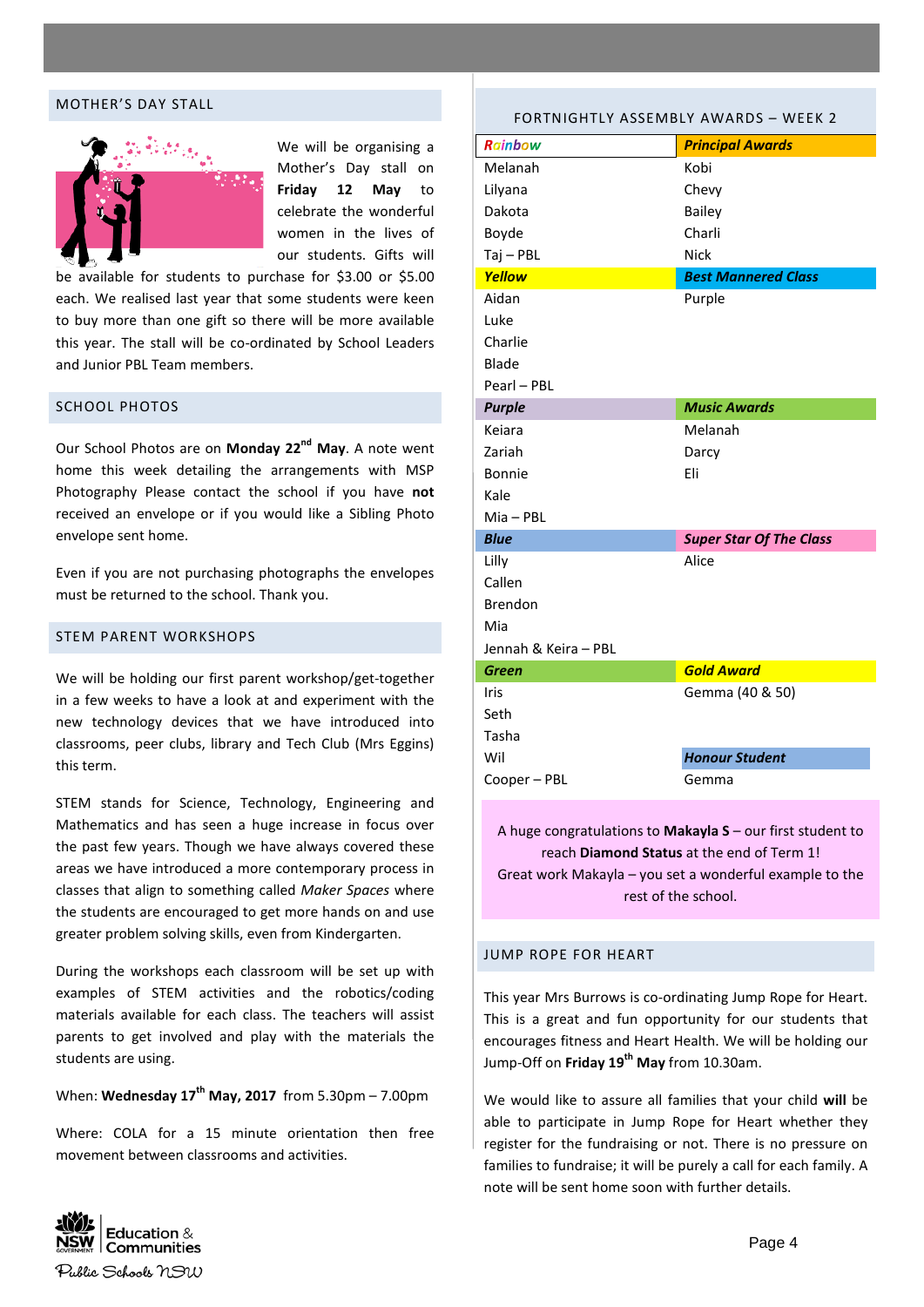#### MULTICULTURAL BANQUET



We are holding our annual Multicultural Banquet on **Thursday 25th May**. This is a little earlier than when we held it previously but felt it may be easier to manage earlier in the term.

This banquet is an opportunity for each class to embrace one country or group of countries and research, prepare and serve foods plus dress up in colours or clothes representative of the culture they have chosen. Each class teacher has sent home a note which outlines the country, the colours or type of dress from that country and provides a return slip with a request for \$5-\$8 per child to cover the purchasing of food, plates etc. for the children to prepare.

All the prepared food is then placed on a massive sharing table and the whole school gets to taste food from each country and learn a little about each culture.



**The simpvest way** to improve the health of your family and save money

# **Come to our FREE Fruit & Veg Sense Workshop**



Date: Wednesday, 24th May Time: 9:15 - 10:45am **Venue: Harrington Public School** 

Did you know that eating enough fruit and vegetables all their lives can help protect children against diseases, including some forms of cancer? This free workshop run by Cancer Council NSW will show you how you can easily:

Save time and money making healthy meals

Learn clever ways to entice fussy eaters

Get a free recipe book simply by attending

Don't miss out - registration is essential. To book your place please register no later than 22/05/17 by: Calling or visiting the school front office or register

online at www.cancercouncil.org.au/eatittobeatit/register



# MULTICULTURAL SPEAKING PERPECTIVES – K-6

This term we have a whole school focus on Public Speaking. Students have received an information booklet explaining what topics each class can choose from and offering some helpful hints. We have the chance this year to expand the opportunities for four students from Year 3-6 to compete at a Small School and at a Zone level.

Multicultural Public Speaking Perspectives is a whole school activity and will be mandatory for all students to participate at a class level. Please be aware that we understand that this will be an intimidating activity for some of our students and they will be supported to have a go in a safe and supportive way. All our staff care about your children and will not push them past their capacity but will nurture and encourage them to have a go. Public Speaking skills are incredibly important and easier to conquer when younger rather than older as many of you fully appreciate.

### SCHOOL FEES ARE NOW DUE

Thank you to all those families who have supported the school and paid their annual school contribution payments. If you haven't yet we ask that you please make payments ASAP. These funds are a crucial part of purchasing school and classrooms supplies. So far we have had 30% of families pay their contributions.

Families please note that school fees are as follows:

| \$20.00 |
|---------|
| \$25.00 |
| \$30.00 |
|         |

Invoices have been sent home to families. Fees can be paid in the morning on any day.

PHONES, HAND HELD DEVICES & SOCIAL MEDIA

This is just a reminder that all phones and hand held devices (iPods, mp3's etc.) are to be kept at the office throughout the school day. They can be handed to the office in the mornings and collected as the students leave.

**We would also like to make it very clear, due to many ongoing issues with senior students and social media, that the school does not support Primary School students on Social Media.**

We have clear policies and procedures regarding cybersafety and if need be will follow them up with students bullying or inappropriately involving other students on

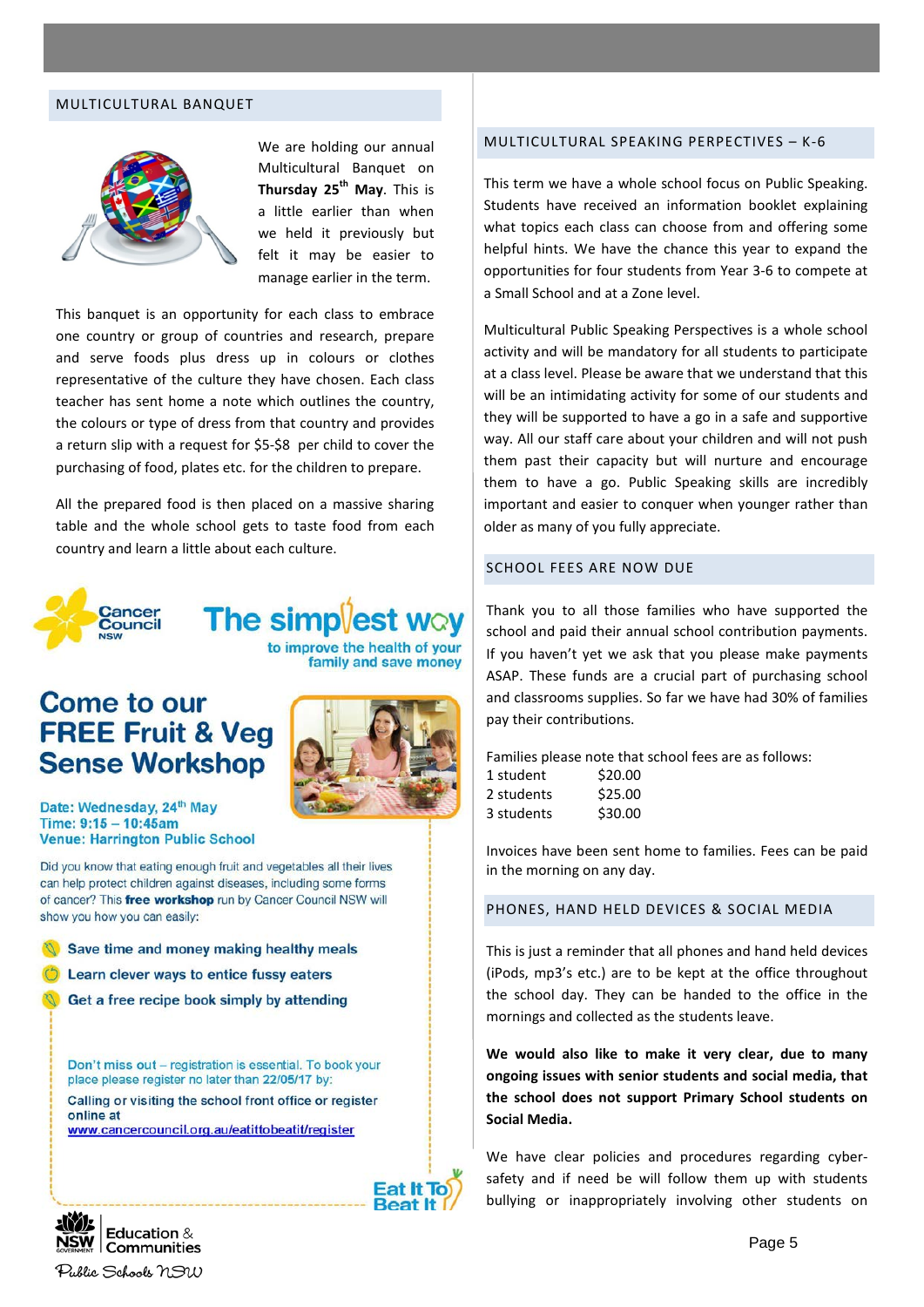social media sites if they cross over into the school domain.

#### PBL – POSITIVE BEHAVIOUR FOR LEARNING

Our Peer Club sessions for Term Two are Dance with Chelsea and Gemma, Drama with Kirrah and Indi, Art with Jake and Sabella, Sport with Mitch and Hayden, Construction with Jennah and Alice, Gardening with Makayla and Nick, Technology with Max and Darcy and finally Science with Catherine and Cooper T.

Peer Clubs are run on alternate (odd) weeks from assemblies. These are an opportunity to not only work on curriculum based activities but to develop a variety of social and emotional skills that benefit our entire student body. These lessons have been designed and developed by the Junior PBL Team and will be run by them also with a teacher there as supervision only. Peer Clubs for Term 1 were very successful and demonstrated the skills of our team to co-ordinate and lead groups of their peers in lots of fun activities and also in modelling appropriate behaviour expectations and values. We look to get better and better in Term 2.

# SCHOOL BANKING

Our School Banking Day is Tuesday. We would like to remind all our families that parents need to fill in the tab in their child's bank book with the details of their deposit so it can be stamped each week.

We now have Banking Bags for each class where students can put their bank books on Tuesdays. We would like to encourage as many of our students as possible to bank as saving is a great skill to learn

### CHECK SKOOLBAG FOR:

- Sporting Schools details
- Friday Sport Organisation
- Event details for each week
- Newsletters and copies of letters/flyers that have been sent home.

#### SCIENCE FAIR TERM 3 – SAVE THE DATE!

As a celebration for Education week we will be holding our 3<sup>rd</sup> Annual Science Fair on Friday 4<sup>th</sup> August. Last year was very successful so we are looking forward to what our Little Scientists are going to come up with this year. An information Booklet with dates, times and general suggestions for K-6 Science projects will be coming home in Week 4 this term which will give students (and families)



time to get stuck into their Science Fair projects.

#### GYMNASTICS TERM 3 – SAVE THE DATE!

As highlighted in the annual calendar of events and payments that went out at the end of last year we have organised for an external organisation to work with Harrington Public School during Term Three to provide high quality gymnastics sessions for our K-6 students every week of Term Three.

The cost for the term is \$45.00 which includes 10 sessions. The students will get the opportunity to do activities on different apparatus that they would never be able to do in school unless we organised something like this. We feel it is an important part of the PDHPE curriculum that students often miss out on and is greatly beneficial for co-ordination and core strength. We hope you can support us in this activity. The notes for Gymnastics will go home in Week 5 which gives families plenty of time to pay it off. We ask that families DON'T pay weekly during Term Three as this makes it very difficult to pay the invoice for the activity when it needs to be paid. If all payments could be finalised by Week Three of Term three we would greatly appreciate it.

#### PARENT ONLINE PAYMENTS (POP)

#### **THE MINIMUM AMOUNT FOR ONLINE PAYMENTS IS \$10.**

It is now possible for parents to make online payments to the school for amounts owing for students, via a secure payment page hosted by Westpac. Payments can be made using either a Visa or MasterCard credit or debit card, and can be made via computer, tablet or mobile phone. The payment page is accessed from the front page of the school's website by selecting \$ Make a payment.

Items that can be paid include voluntary school contributions and excursions. **Please note that there is a minimum payment of \$10**. There is also a category called 'Other'. This is to cover items not covered in the previous headings; 'Other' can be used to make a complete payment of a school invoice.

When you access the \$ Make a Payment you must enter:

- The student's name, and class reference, OR
- The student's name and date of birth

These details are entered each time you make a payment as student information is not held within the payment system.

Page 6

Public Schools NSW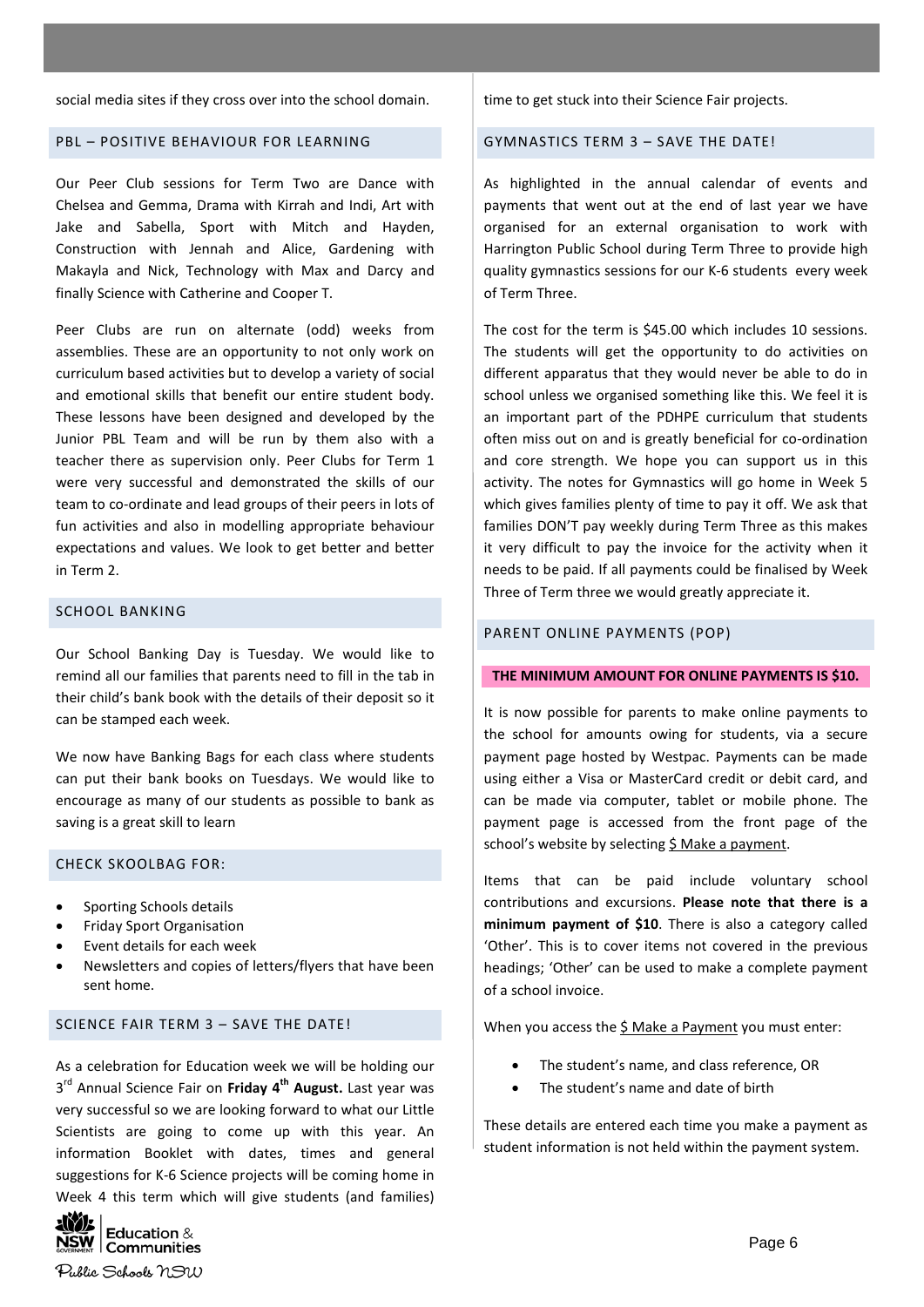There is also the option to enter the Student Registration Number (SRN) and invoice number if you are aware of them – these are optional fields.

This is a secure payment system hosted by Westpac to ensure that your credit/debit card details are captured in a secure manner, these details are not passed back to the school.

You have the ability to check and change any details of the payment before it is processed. Receipts can be emailed and/or printed.

Details of the payments are passed daily to the school where they will be receipted against your child's account. As a receipt has been issued from the payment page a receipt will not be issued by the school.

For any enquiries regarding the online payment process please contact the school administration office



#### **P & C Meeting**

Thank you to all those who attended our last P&C meeting. Our focus this year is on not just having active P & C Committee members but also having members via a mailing list to assist when necessary. If you are interested in becoming a mailing list member please contact the front office and leave the required details to be added on. A P &C membership is \$2.00 annually.

Our next P & C meeting is on **Monday 29th May** from 6.00pm in the staff room.

#### **Easter Raffle**

The Easter Raffle was a great success. The P&C raised \$536.00 from the raffle. The Jellybean Counting Competition raised \$32.00.

Thank you to all families who donated and who bought raffle tickets. A special thank you to Sonja M who made an impressive Easter cake.

#### **Bush Dance & BBQ – Save the date!**

On **Saturday 24th June** we are holding our first Bush Dance and BBQ. This is an open event to the community where the P & C are organising a 2 course meal with entertainment and bush dancing from 4-8pm. Tickets will be available from a variety of venues as well as the School Front Office. Posters, Flyers etc. will be going out very soon.



Public Schools NSW

We look forward to everyone supporting this awesome event and inviting friends and family to come along!

**Please join us for this free workshop run by the Cancer Council.**

**Lots of great ideas for healthy meals – even for fussy eaters!**





**The simpl** to improve the health of your

family and save money

# **Come to our FREE Fruit & Veg Sense Workshop**



Don't miss out - registration is essential. To book your place please register no later than 22/05/17 by:

Completing and returning this slip to the school front office.

Your name: Your contact number or email: